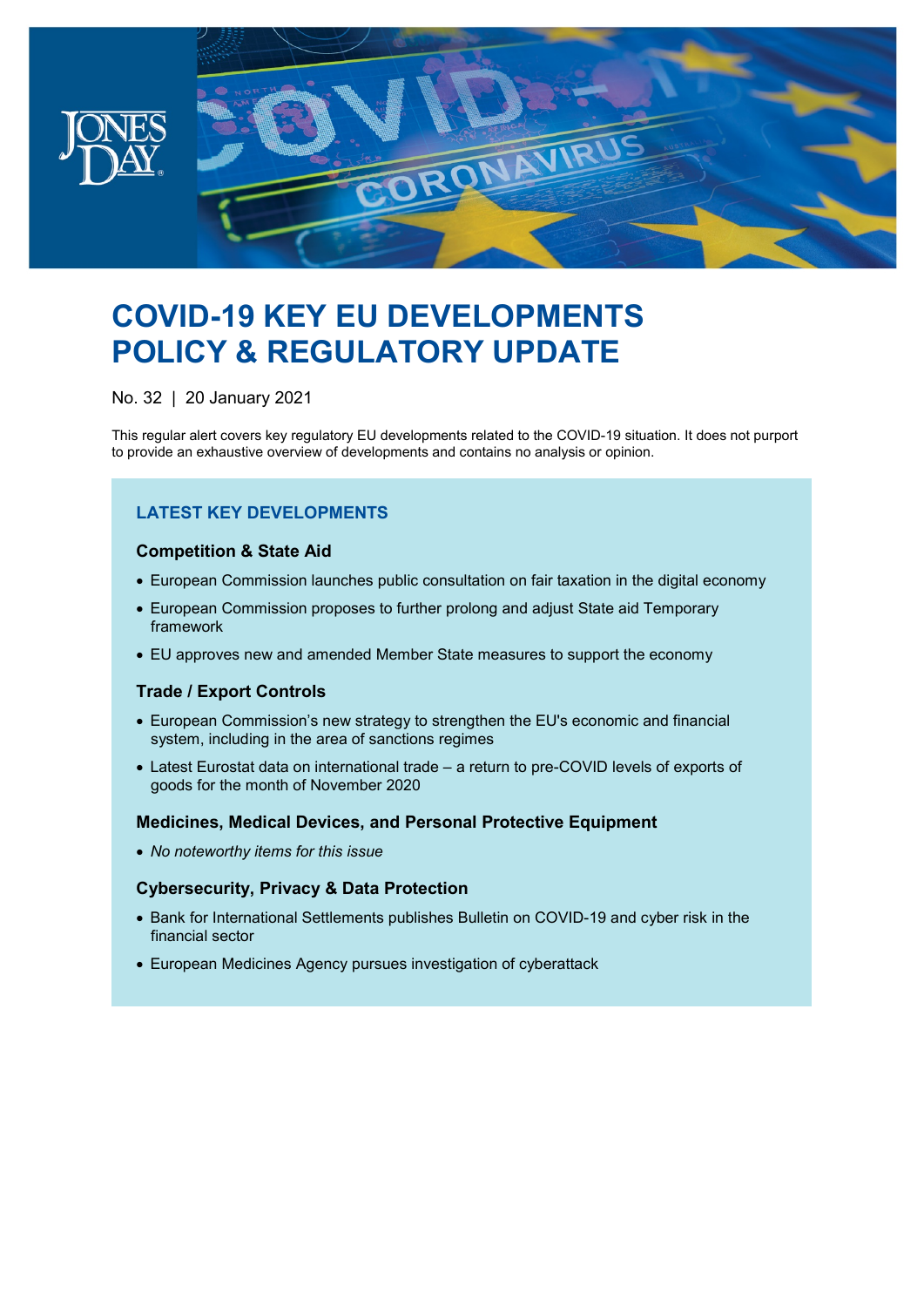## **COMPETITION & STATE AID**

### **Competition**

| <b>European</b><br><b>Commission</b><br>launches public<br>consultation on<br>fair taxation in the<br>digital economy<br>(see here)    | On 18 January 2021, the European Commission launched a public<br>consultation on a new digital levy, which seeks to ensure that EU rules are<br>responsive to the digital economy and that all companies compete in Europe<br>on fair terms.                                                                                 |
|----------------------------------------------------------------------------------------------------------------------------------------|------------------------------------------------------------------------------------------------------------------------------------------------------------------------------------------------------------------------------------------------------------------------------------------------------------------------------|
|                                                                                                                                        | The Commission notes, in particular, that the COVID-19 pandemic has<br>accelerated the transition to a more digital world and boosted revenues for<br>many online companies. Meanwhile, these companies still benefit from tax<br>systems that have not adapted to the global technological developments of<br>recent years. |
|                                                                                                                                        | Commissioner for the Economy Paolo Gentiloni remarked that the fair<br>taxation of the digital economy is an important aspect of building a<br>sustainable recovery to the economic shock of the COVID-19 pandemic, as it<br>is vital that all companies make a sufficient contribution to this effort.                      |
|                                                                                                                                        | Interested parties may share their views during the 12-week public<br>consultation, which will close on 12 April 2021.                                                                                                                                                                                                       |
| <b>State Aid</b>                                                                                                                       |                                                                                                                                                                                                                                                                                                                              |
| <b>European</b><br><b>Commission</b><br>proposes to<br>further prolong<br>and adjust State<br>aid Temporary<br>framework (see<br>here) | On 19 January 2021, the European Commission sent a draft proposal to<br>Member States for comment on prolonging and further adjusting the scope of<br>the State aid Temporary Framework initially adopted on 19 March 2020.                                                                                                  |
|                                                                                                                                        | Executive VP and Competition Commissioner Margrethe Vestager stated that<br>the draft proposal responds to the second wave of the coronavirus outbreak<br>affecting lives and businesses across Europe.                                                                                                                      |
|                                                                                                                                        | The draft proposal incorporates initial feedback received from Member States<br>to a survey launched in December 2020. It seeks to extend the State aid<br>Temporary Framework until 31 December 2021 and also aims to raise the<br>ceilings for:                                                                            |
|                                                                                                                                        | limited amounts of aid granted (currently up to €120,000 per<br>company active in the fishery and aquaculture sector, €100,000 per<br>company active in the primary production of agricultural products,<br>and €800,000 per company active in all other sectors) and                                                        |
|                                                                                                                                        | measures contributing to the fixed costs of companies that are not<br>covered by their revenues (currently up to €3 million per company).                                                                                                                                                                                    |
|                                                                                                                                        | Additionally, the draft proposal seeks to enable Member States to convert<br>granted repayable instruments (including loans) of up to €800.000 per<br>company into direct grants at a later stage, thus incentivizing Member States<br>to construct their aid as repayable instruments at the outset.                        |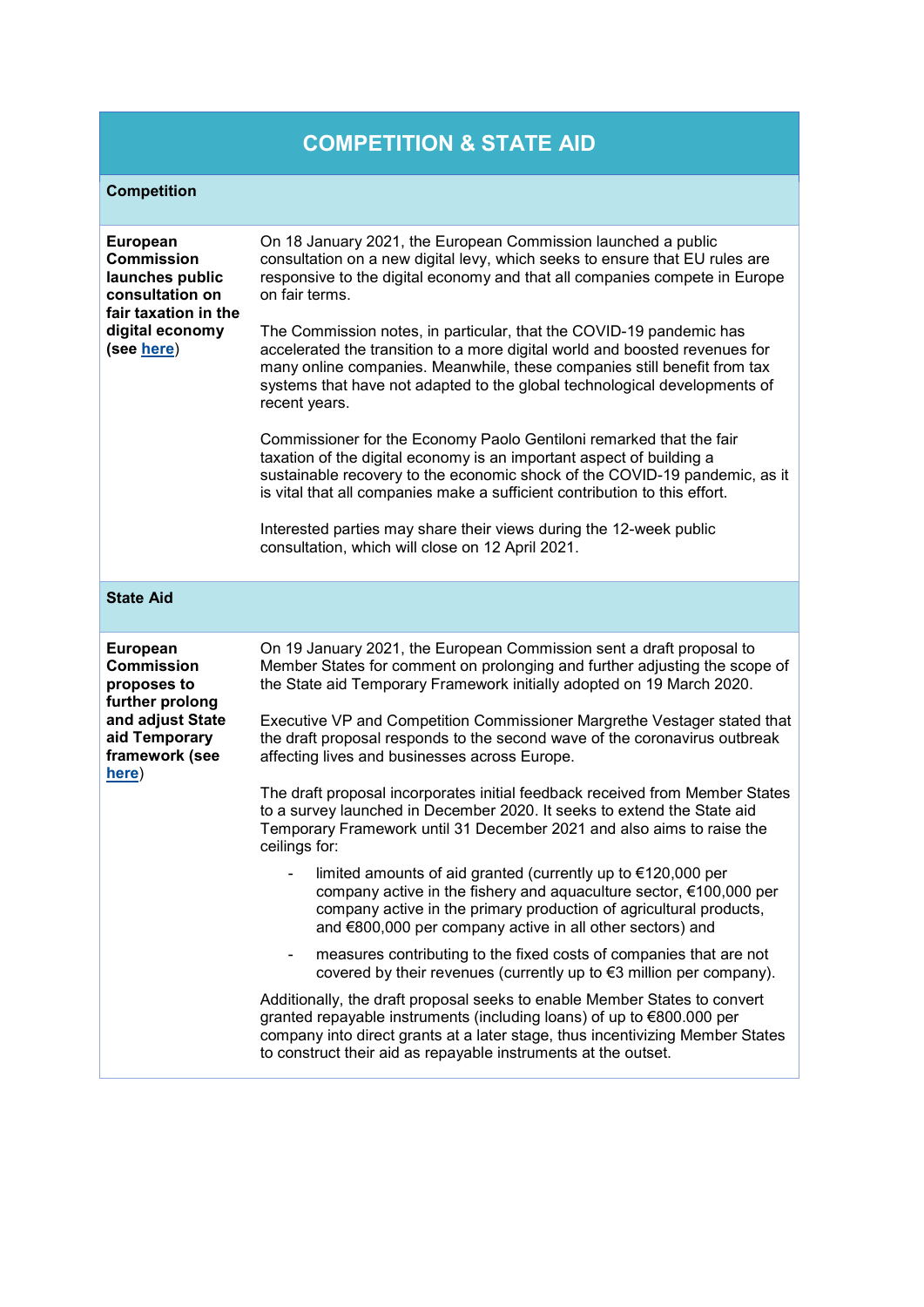| <b>EU approves new</b><br>and amended<br><b>Member State</b><br>measures to<br>support the<br>economy (see here<br>and here)                                        | Since the onset of the coronavirus outbreak, the European Commission has<br>adopted a significant number of State aid measures under Article 107(2)b,<br>Article 107(3)b and under the Temporary Framework.                                                                                                                                                                                                                                                                                        |
|---------------------------------------------------------------------------------------------------------------------------------------------------------------------|----------------------------------------------------------------------------------------------------------------------------------------------------------------------------------------------------------------------------------------------------------------------------------------------------------------------------------------------------------------------------------------------------------------------------------------------------------------------------------------------------|
|                                                                                                                                                                     | The most recent measures adopted to support the economy and companies<br>affected by coronavirus outbreak include:                                                                                                                                                                                                                                                                                                                                                                                 |
|                                                                                                                                                                     | Modification to €1.1 billion Italian direct grants scheme to support<br>$\bullet$<br>internationally active companies affected by the coronavirus outbreak                                                                                                                                                                                                                                                                                                                                         |
|                                                                                                                                                                     | Extension and budget increase for €970 million in Czech employment<br>$\bullet$<br>schemes to support companies affected by the coronavirus outbreak                                                                                                                                                                                                                                                                                                                                               |
|                                                                                                                                                                     | €1.4 million Slovenian scheme for wage subsidies to help businesses<br>$\bullet$<br>affected by the coronavirus outbreak                                                                                                                                                                                                                                                                                                                                                                           |
|                                                                                                                                                                     | €8 million Slovak scheme to support professional sport clubs in the<br>$\bullet$<br>context of the coronavirus outbreak                                                                                                                                                                                                                                                                                                                                                                            |
|                                                                                                                                                                     | €300 million Austrian scheme to compensate event organizers<br>٠<br>affected by the coronavirus outbreak                                                                                                                                                                                                                                                                                                                                                                                           |
|                                                                                                                                                                     | €5 million Latvian scheme to support organizers of cultural events<br>$\bullet$<br>affected by the coronavirus outbreak                                                                                                                                                                                                                                                                                                                                                                            |
|                                                                                                                                                                     | €3.4 million Danish scheme to support TV producers affected by the<br>٠<br>coronavirus outbreak                                                                                                                                                                                                                                                                                                                                                                                                    |
|                                                                                                                                                                     | €156 million Lithuanian tax deferral scheme to support businesses<br>$\bullet$<br>affected by the containment measures adopted to limit the spread of<br>the coronavirus                                                                                                                                                                                                                                                                                                                           |
|                                                                                                                                                                     | €79 million Bulgarian scheme to support micro, small, and medium<br>$\bullet$<br>enterprises affected by the coronavirus outbreak                                                                                                                                                                                                                                                                                                                                                                  |
|                                                                                                                                                                     | <b>TRADE / EXPORT CONTROLS</b>                                                                                                                                                                                                                                                                                                                                                                                                                                                                     |
| <b>European</b><br>strategy to<br>strengthen the<br><b>EU's economic</b><br>and financial<br>system, including<br>in the area of<br>sanctions regimes<br>(see here) | On 19 January 2021, the European Commission released its "Communication<br><b>Commission's new</b> on the European economic and financial system: fostering openness, strength<br>and resilience." The Communication, in particular, responds to the coronavirus<br>crisis, which has highlighted the need to strengthen the EU's strategic<br>autonomy in the economic and financial fields, as well as the importance of<br>collaborating with third-country partners to attain global recovery. |
|                                                                                                                                                                     | Among the Communication's strategies, these include the enhanced<br>implementation and enforcement of EU sanctions regimes. The Commission,<br>in particular, will:                                                                                                                                                                                                                                                                                                                                |
|                                                                                                                                                                     | create a database (Sanctions Information Exchange Repository) to<br>promote the effective reporting and exchange of information between<br>Member States and the Commission on implementing and enforcing<br>sanctions, and                                                                                                                                                                                                                                                                        |
|                                                                                                                                                                     | ensure that EU funds provided to third countries and to international<br>organizations are not used in violation of EU sanctions, including by<br>establishing a dedicated system to enable the anonymous reporting<br>of sanctions evasion, including whistleblowing.                                                                                                                                                                                                                             |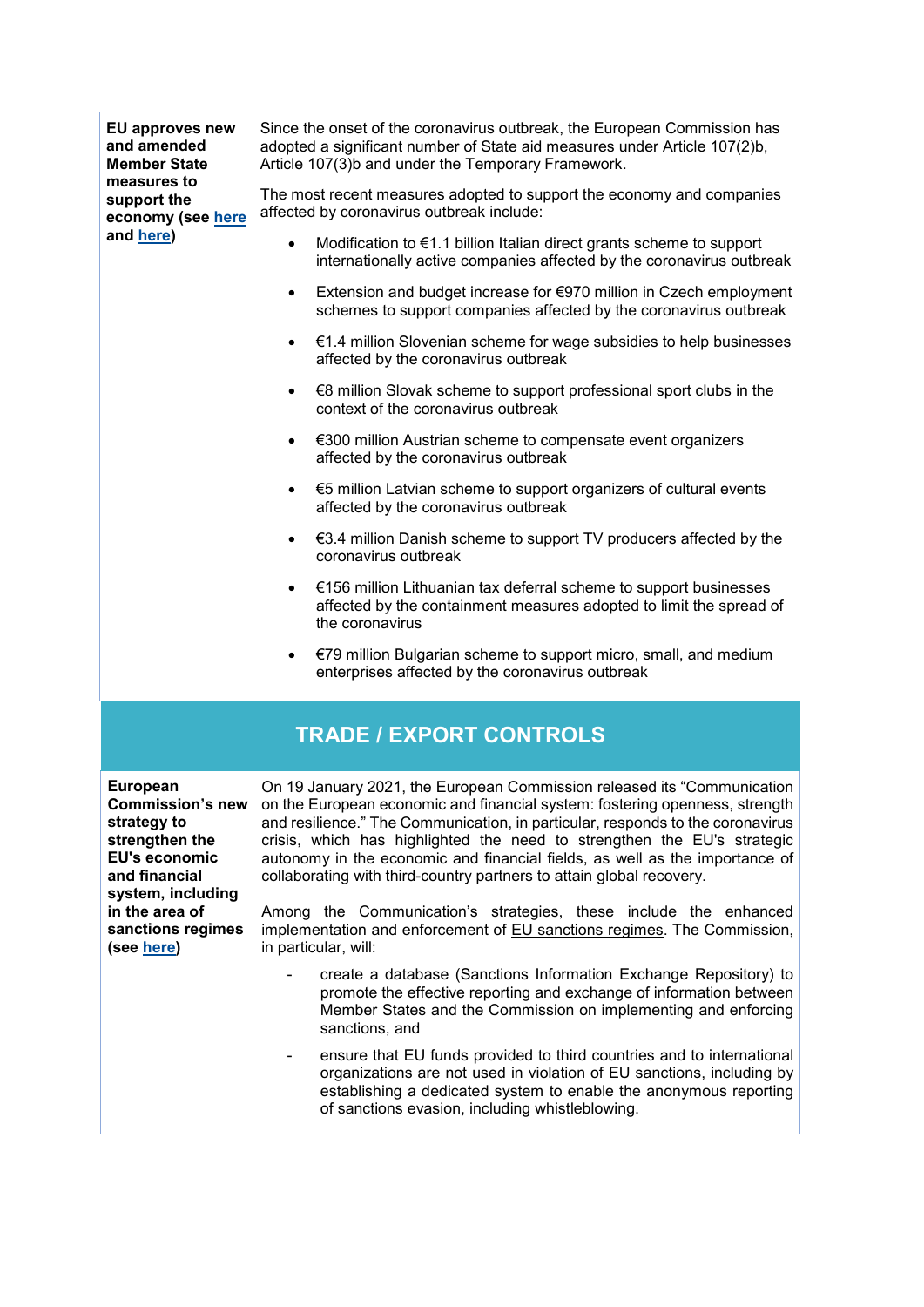|                                                                                                                                                                                 | The Communication also aims at achieving greater EU resilience to the impact<br>of the unlawful extra-territorial application of unilateral sanctions and other<br>measures by third countries, including through:                                                                                                                                                               |
|---------------------------------------------------------------------------------------------------------------------------------------------------------------------------------|----------------------------------------------------------------------------------------------------------------------------------------------------------------------------------------------------------------------------------------------------------------------------------------------------------------------------------------------------------------------------------|
|                                                                                                                                                                                 | an assessment of existing vulnerabilities to third-country sanctions<br>preventing EU legitimate activities, to be conducted in conjunction<br>with financial market infrastructure operators, the European Central<br>Bank, and relevant European Supervisory Authorities.                                                                                                      |
|                                                                                                                                                                                 | the development of tools to counteract the impact on EU entities of<br>the unlawful extraterritorial application of unilateral measures by a<br>third country, towards ensuring the unimpeded flow of essential<br>financial services, including payments, with EU entities or persons<br>targeted by the extraterritorial application of third-country unilateral<br>sanctions. |
|                                                                                                                                                                                 | The Commission will monitor the Communication's actions on an ongoing<br>basis and will review the state of implementation results in 2023.                                                                                                                                                                                                                                      |
| <b>Latest Eurostat</b><br>data on<br>international trade<br>- a return to pre-<br><b>COVID levels of</b><br>exports of goods<br>for the month of<br>November 2020<br>(see here) | On 15 January 2021, the Commission published the latest Eurostat data on<br>international trade.                                                                                                                                                                                                                                                                                 |
|                                                                                                                                                                                 | For the month of November 2020, a return to pre-COVID levels of the euro<br>area's exports of goods to the rest of the world was indicated in a first estimate<br>of €196.7 billion. This still reflects a decrease of 1.0% as compared with the<br>month of November 2019 (€198.6 billion).                                                                                     |
|                                                                                                                                                                                 | Imports from the rest of the world during the month of Nov. 2020 stood at<br>€170.9 billion, a drop of 4.2% compared with Nov. 2019 (€178.4 billion).                                                                                                                                                                                                                            |
|                                                                                                                                                                                 | Thus, for the month of Nov. 2020, the euro area recorded a $\epsilon$ 25.8 billion<br>surplus in trade in goods with the rest of the world, compared with +€20.2<br>billion in Nov. 2019.                                                                                                                                                                                        |
|                                                                                                                                                                                 | Intra-euro area trade decreased to €165.4 billion in November 2020, down by<br>1.3% compared with November 2019.                                                                                                                                                                                                                                                                 |
|                                                                                                                                                                                 | The Eurostat report further indicated that seasonally adjusted figures for<br>exports and imports continue to stay below the pre-COVID level in the euro<br>area and in the EU.                                                                                                                                                                                                  |
|                                                                                                                                                                                 | By product sector, energy recorded by far the largest drop between January-<br>November 2020, followed by machinery & vehicles and other manufactured<br>products. For food & drink, raw materials, and chemicals, levels were closer to<br>those on 2019.                                                                                                                       |
|                                                                                                                                                                                 | By trading partner, trade during this period with the United States recorded a<br>substantial fall in both imports (-13.0%) and exports (-9.3%). China was the<br>main partner for the EU from January-November 2020, reflecting an increase<br>of imports $(+4.3%)$ and exports $(+1.1%)$ .                                                                                     |
|                                                                                                                                                                                 | <b>CYBERSECURITY, PRIVACY &amp; DATA PROTECTION</b>                                                                                                                                                                                                                                                                                                                              |
| <b>Bank for</b><br>International<br><b>Settlements</b><br>publishes Bulletin                                                                                                    | On 14 January 2021, the Bank for International Settlements (BIS) published a<br>Bulletin on COVID-19 and cyber risk in the financial sector.                                                                                                                                                                                                                                     |